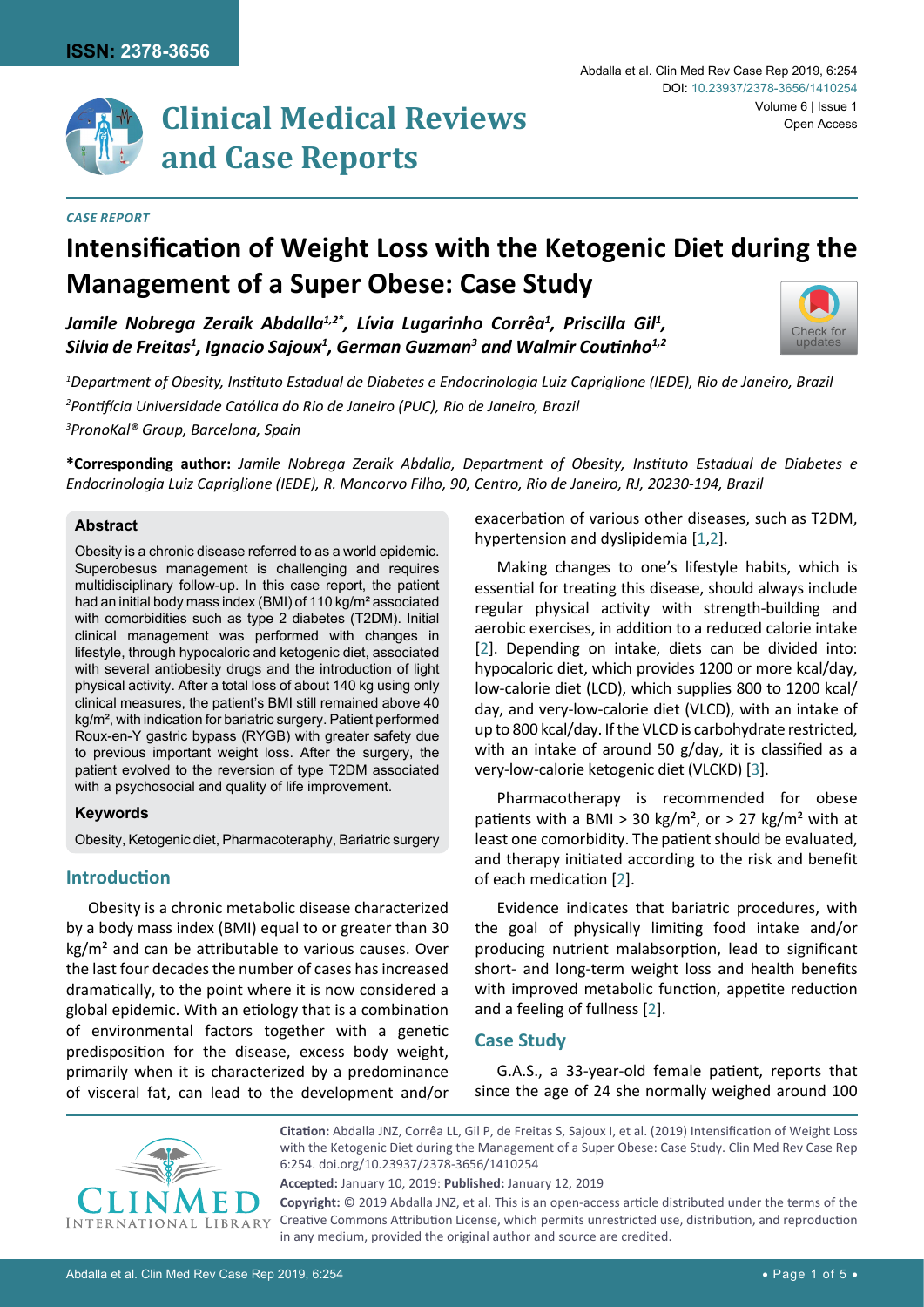kg, but six years ago, during pregnancy, reached 192 kg. She continued to gain weight postpartum and sought medical help when she reached 330 kg (BMI: 121.3 kg/ m<sup>2</sup>). She complained of fatigue at the slightest effort and difficulty walking (limit of 10 steps/day) and slept seated due to sleep apnea. She was unaware of any other pathologies. A visual examination of the patient revealed a predominance of gynoid fat distribution, acanthosis nigricans on the neck, intense abdominal and lower limb lymphedema, and an absence of symptoms for Cushing's syndrome. A physical examination was performed with no significant alterations. Anthropometric measurements showed weight: 330 kg; height: 165 cm; waist circumference: 192 cm; hip measurement: 243 cm; neck measurement: 43 cm. Laboratory test assessment established a diagnosis of class III obesity, T2DM and dyslipidemia. After ruling out endocrine and eating disorders by means of a psychiatric evaluation, a hypocaloric diet was initiated by the nutritionist. The endocrinologist prescribed regular medication, gradually increasing the dosage until the final daily dosage was reached for topiramate (200 mg), metformin (2 g), dapagliflozin (10 mg), simvastatin (20 mg) and liraglutide (1.8 mg). It was not possible to increase the liraglutide dosage to 3 mg/day due to the cost, and the decision was made to maintain a dosage of 1.8 mg/day to control T2DM. Dapagliflozin was subsequently discontinued after the patient had an episode of urinary infection and recurrent candidiasis, a condition favoured by lymphedema.

Over the course of a year, with regular monthly consultations, the patient lost 57.8 kg, with a consequent control of comorbidities and significant progress in locomotion, being able to walk about 30 minutes/day. The patient subsequently experienced stabilization of weight loss, and it was decided to initiate a VLCKD through a commercial method (PronoKal®). During the diet, all medications were maintained with the exception of liraglutide.

g of fat. It is divided into three stages: Active, Physiological Adaptation, and Maintenance. The Active Stage consists of a VLCKD (600-800 kcal/day), low in carbohydrates (< 50 g/day) and lipids (10 g/day, administered as 1 tablespoon extra-virgin olive oil), and with high biological value proteins (0.8 and 1.2 g per kg/ideal weight). The stage is subdivided into three phases: 1, 2a and 2b. In phase 1, protein packets are administered at all five meals during the day, along with low-carbohydrate vegetables at lunch and dinner.

During phase 2a, lunch packets are replaced with a low-fat animal protein source. And in phase 2b, animal protein substitutes the protein packets during two meals (lunch and dinner). The ketosis phase is maintained until the patient has lost 80% of the desired weight. As the diet includes an intake of less than 800 kcal, mandatory vitamin and mineral supplements are prescribed (calcium, magnesium, sodium, potassium, omega-3 and a multivitamin) [[4](#page-4-3)]. The ketosis phase is finalized by gradually adding carbohydrates to the diet during the Physiological Adaptation Phase, for a daily intake of up to 1200 kcal (LCD). During this stage the patient loses the remaining 20% of the weight. The final stage, the Maintenance Stage, consists of a balanced diet including protein, carbohydrates and fat, with a total calorie intake of between 1500 and 2000 kcal/day, the [Figure 1](#page-1-0) explains the program succinctly [\[3](#page-4-2)].

It was decided to keep the patient in the Active Stage (VLCKD) for a period of four months, resulting in a weight loss of 35 kg. Upon finalizing all stages of the method, the patient had lost a total of 52.5 kg over a period of 12 months. Due to the positive response to the diet and the need for additional weight loss, a second cycle of the PronoKal® Method was initiated. The Active Stage lasted for forty days, with a loss of 15.2 kg, and upon finalizing all stages of the method during the second cycle, the patient had lost 28.8 kg over a period of ten months, for a total loss of 81.3 kg with the method. Significant improvement was made to

<span id="page-1-0"></span>

| Multidisciplinary team (dietary counselling I physical activity I psychological support)<br>Stage 2<br>Stage 3<br>Stage 1<br><b>Active Stage</b><br><b>Maintenance</b><br>Dietary re-education<br>Balanced diet<br>Phase 2<br>Phase 3<br>Phase 1<br>Gradual re-introduction of different foods | 80% of target weight loss |  |  | 20% of target weight loss | Long-term maintenance of<br>weight loss |  |  |  |  |  |
|------------------------------------------------------------------------------------------------------------------------------------------------------------------------------------------------------------------------------------------------------------------------------------------------|---------------------------|--|--|---------------------------|-----------------------------------------|--|--|--|--|--|
|                                                                                                                                                                                                                                                                                                |                           |  |  |                           |                                         |  |  |  |  |  |
|                                                                                                                                                                                                                                                                                                |                           |  |  |                           |                                         |  |  |  |  |  |
|                                                                                                                                                                                                                                                                                                |                           |  |  |                           |                                         |  |  |  |  |  |
| <b>VLCK</b> diet<br>LC diet<br>Maintenance diet<br>(600-800 kcal/day)<br>(800-1500 kcal/day)<br>(1500-2250 kcal/day)                                                                                                                                                                           |                           |  |  |                           |                                         |  |  |  |  |  |

calorie-ketogenic diet at two years: reduction in visceral fat and on the burden of disease).

The method consists of the use of food substitutes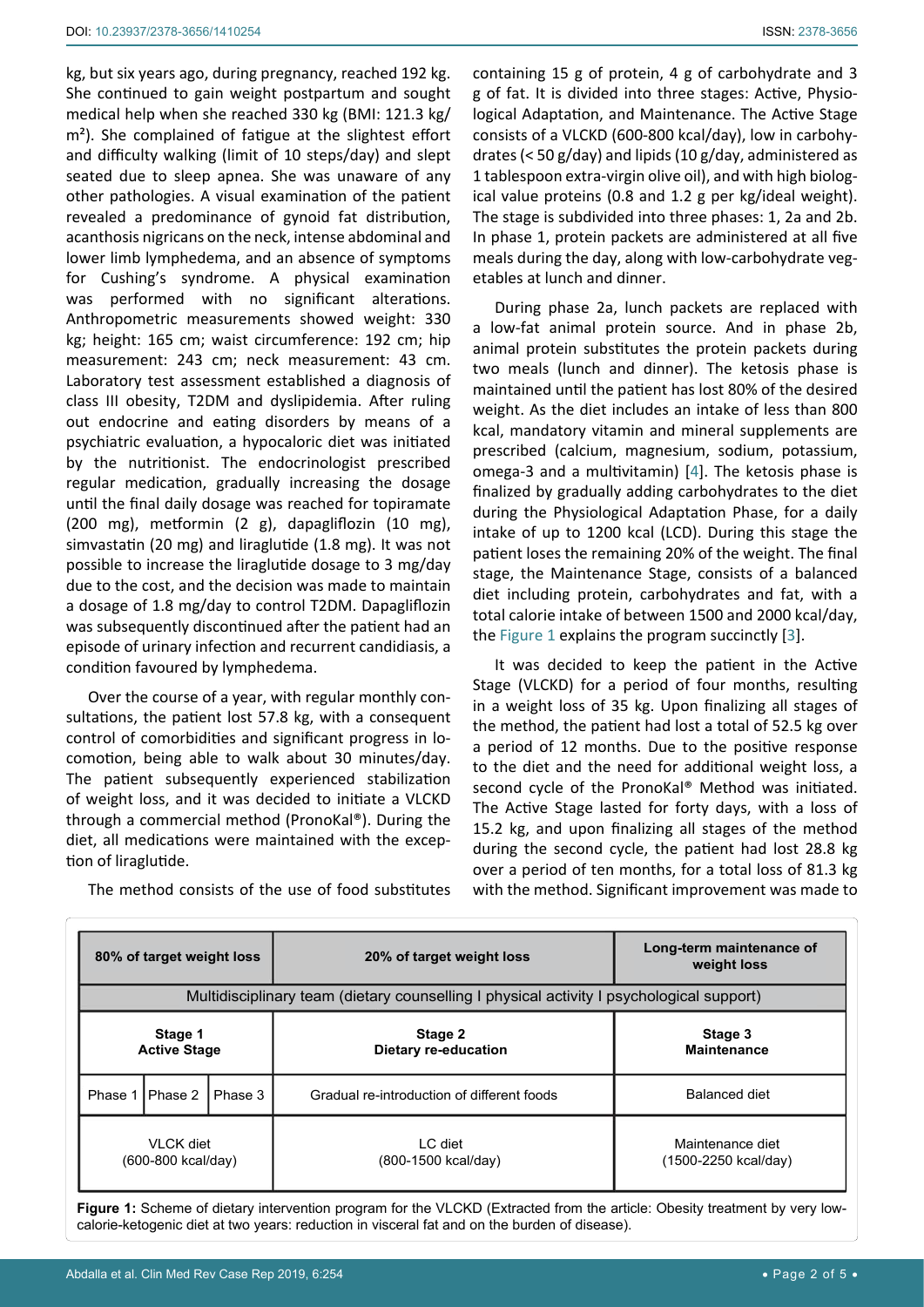<span id="page-2-0"></span>**Table 1:** Evolution of lab parameters and weight (\*: Glycated hemoglobin; \*\*: Low-density lipoprotein; \*\*: Hight-density lipoprotein).

| Parameter                | <b>First Visit</b>  | <b>After Low-Calorie Diet</b><br>and Drug Therapy | After Ketogenic Diet   | <b>After Bariatric Surgery</b> |
|--------------------------|---------------------|---------------------------------------------------|------------------------|--------------------------------|
| BLOOD GLUCOSE            | 156 mg/dl           | 88 mg/dl                                          | 87 mg/dl               | 89 mg/dl                       |
| HBA1C <sup>*</sup>       | 6.9%                | 5.3%                                              | 5.1%                   | 4.6%                           |
| <b>INSULIN</b>           | 38.7 mU/dl          | 36.2 mU/dl                                        | 12.8 mU/dl             | $4.1$ mU/dl                    |
| <b>TOTAL CHOLESTEROL</b> | $254 \text{ mg/dl}$ | $209 \text{ mg/dl}$                               | 179 mg/dl              | 191 $mg/dl$                    |
| LDL**                    | 143 mg/dl           | $120$ mg/dl                                       | $166$ mg/dl            | $125$ mg/dl                    |
| HDL**                    | 56 mg/dl            | 36 mg/dl                                          | 45 mg/dl               | 38.4 mg/dl                     |
| <b>TRIGLYCERIDES</b>     | $275$ mg/dl         | 172 $mg/dl$                                       | $104$ mg/dl            | $138$ mg/dl                    |
| <b>CREATININE</b>        | $0.9$ mg/dl         | $0.77$ mg/dl                                      | $0.9$ mg/dl            | $0.68$ mg/dl                   |
| <b>WEIGHT</b>            | 330 kg              | 272 kg                                            | 188 kg                 | 166 kg                         |
| BMI                      | 121.3 $kg/m2$       | 100 kg/ $m2$                                      | 69.1 kg/m <sup>2</sup> | $61$ kg/m <sup>2</sup>         |

<span id="page-2-1"></span>

locomotive ability, and the patient was able to complete 40 minutes per day of aerobic activity, together with 40 minutes of strength training five days a week.

Even after a total loss of around 140 kg using clinical measures alone, the patient's BMI still remained above 40. She was then referred for bariatric surgery with a preoperative weight of 188 kg. It was elected to perform a Roux-en-Y gastric bypass (RYGB), consisting of a mixed surgical technique which promotes weight loss through restriction and malabsorption [[2](#page-4-1)], requiring a recommended minimum daily intake of 2 multivitamin and mineral complex capsules (which must contain folic acid, iron and thiamine), 1200-1500 mg of elemental calcium, 3000 IU of vitamin D (titrade to therapeutic levels of 25-hydroxyvitamin D > 30 ng/ml), vitamin B12 (as required to maintain levels within normal range), and 45-60 mg of total iron [\[5](#page-4-5)]. The patient is currently taking supplements on a regular basis, and other medications have been discontinued due to significant improvement <sup>29</sup><br>
<sup>50</sup><br>
<sup>60</sup><br>
<sup>FIRST VISIT **AFTER LOW CALOIE DIET AND DR**<br> **Figure 2:** Glycemic comotive ability, and the patient was able to complete<br>
40 minutes per day of aerobic activity, together with 40<br>
minutes of strength trai</sup>

after the bariatric surgery was performed, the patient had lost an additional 22 kg, for a final weight of 166 kg ([Figure 3](#page-3-0)), with the possibility of performing cosmetic surgery to repair body contouring [\(Figure 4](#page-3-1)).

## **Discussion**

The causes of weight gain can be attributed to a variety of factors, which bring undesirable consequences for human health. Obesity may be associated with serious psychosocial factors as sustained depressive disorder, which offers more risk to overweight youth and women, and psychological monitoring is required [[6\]](#page-4-4). Therefore, prevention and early treatment are utmost importance to help avoid future complications, and, moreover, there are evidences supporting the effect of physical activity on both short-and long-term weight loss in adults [[2](#page-4-1)]. Many patients with obesity fail to adhere to physical exercise recommendations due to their physical limitations, so it is important to individualize the physical activity. Although calories are the essential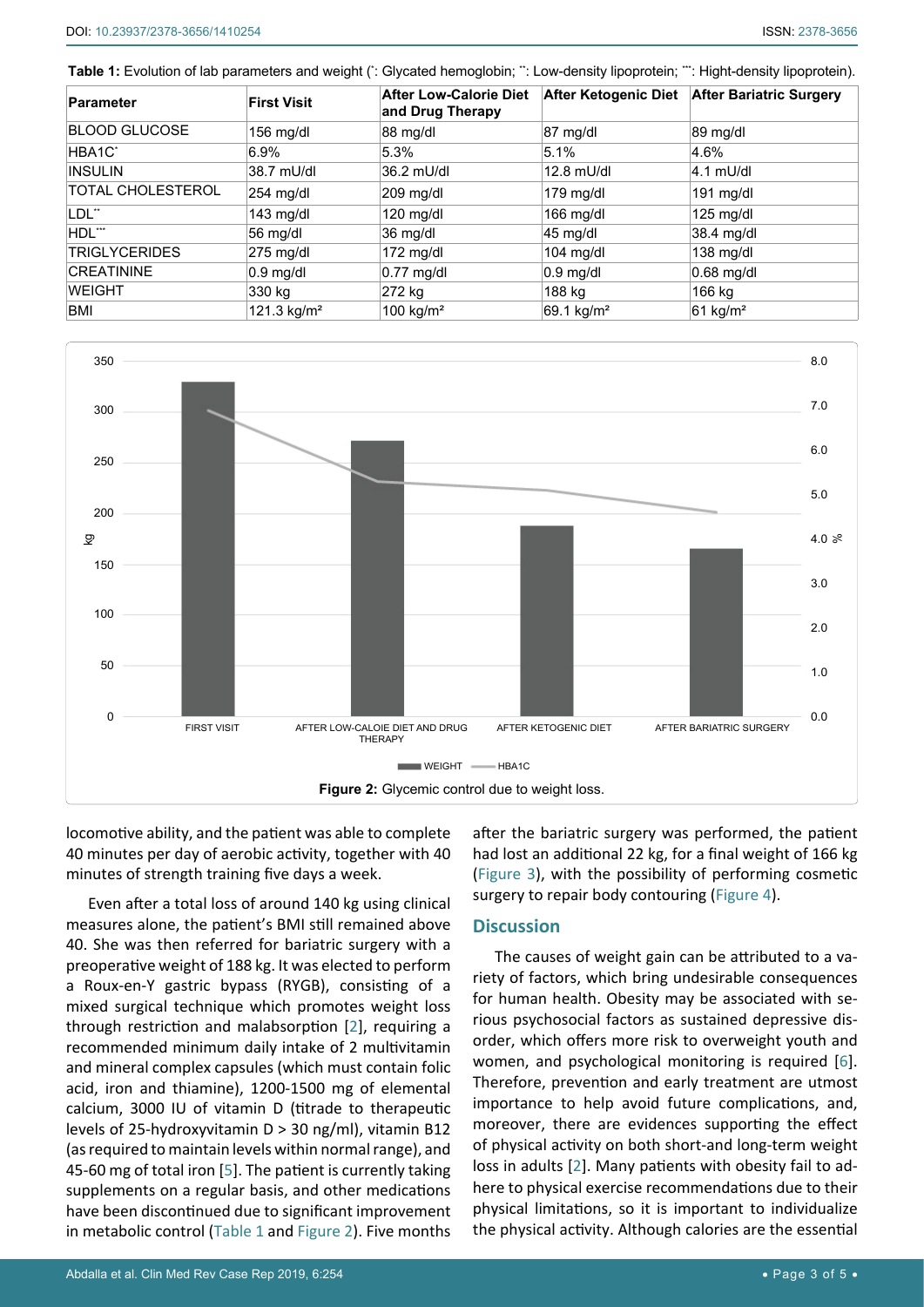<span id="page-3-0"></span>

<span id="page-3-1"></span>

**Figure 4:** Following drug therapy (before VLCKD) and five months after bariatric surgery.

component of energy balance, it is important to substitute lower calorie healthy foods that can improve the quality of diet [[1](#page-4-0),[2](#page-4-1)].

Carbohydrate and fat restriction together with a relative increase in protein intake induces a mild to moderate state of ketosis. Through lipolysis, an alternative energy source will be used by the body at the expense of fatty acids and ketone bodies (acetoacetate, b-hydroxybutyrate and acetone) [\[4](#page-4-3)].

The ketogenic diet has the additional benefit of reducing hunger, since ketone bodies provide energy and a sense of fullness and well-being [\[3](#page-4-2)]. In spite of the higher production of ketone bodies, there are no significant changes in blood pH, anion gap and bicarbonate levels while following the VLCKD, and it is

considered a safe nutritional intervention in terms of acid-base balance [\[7](#page-4-6)].

In a study comparing patients who followed a VLCKD or a LCD, it was observed that 96% of the VLCKD group showed a reduction of over 10% in their weight. In contrast, only 3% of the LCD group achieved this degree of weight loss. This significant difference was maintained after 4 and 12 months [[4](#page-4-3)]. The continuation of this study showed that the BMI of VLCKD and LCD patients was reduced by 4.4 and 1.9 points after 24 months, respectively. Associated data revealed that the loss of visceral fat was also far greater in the VLCKD group, for a total reduction of 666 g vs. 200 g of fat [\[3](#page-4-2)].

A study was done to analyses body composition in individuals who followed a VLCKD for four months, the